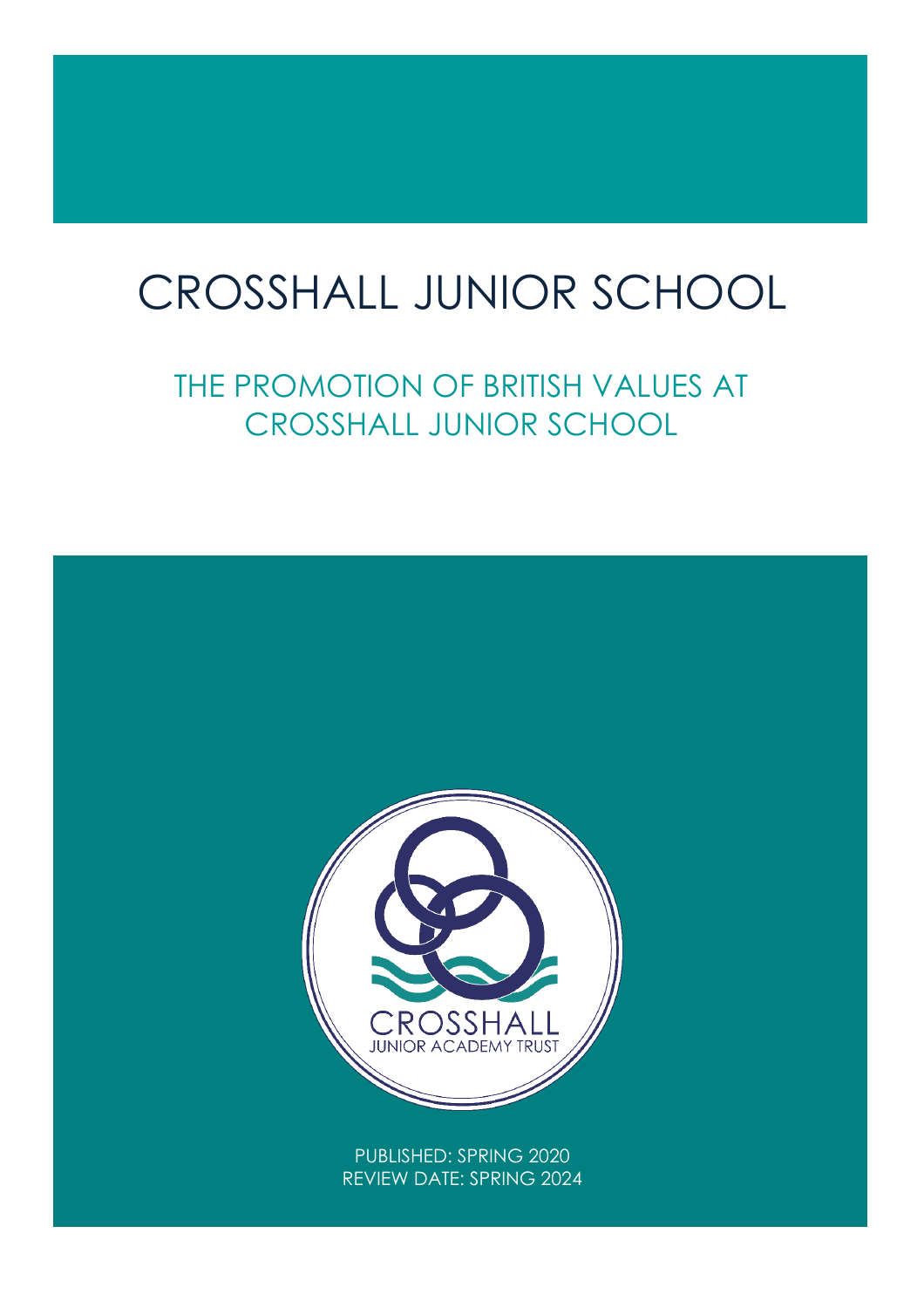# **The Promotion of British Values at Crosshall Junior School**

Crosshall Junior School's ethos, which permeates all aspects of school life, is to build strong foundations of excellence through quality and aspiration in all we do for our children, so they may live harmoniously together and enjoy success and fulfilment throughout their lives. We believe all schools should encourage their pupils to respect and tolerate other people, whatever their personal circumstances, background or beliefs and that this is a fundamental part of preparation for life in modern Britain. We teach the three values of ambition, resilience and kindness (ARK), which link closely to British values.

A fundamental element of achieving this aim is through promoting the key British values of:

- democracy
- the rule of law
- individual liberty
- mutual respect and tolerance of those with different faiths and beliefs.

These values are an integral part of the curriculum and, as well as being used as the basis for assemblies throughout the school, are taught across a range of subjects. In addition the key British values are promoted and modelled by all staff within the school.

# **Democracy**

The democratic principle of each individual having a voice that is listened to is embedded at Crosshall Junior School. The school provides a range of forums for children to offer their opinions. These might be discussion groups, practical resources such as displays, or through informal situations within class. Moreover, children are explicitly taught how to offer considered opinions about their own achievements and those of others through self and peer assessment.

The democratic process used within Britain is taught in every year group and, as relevant to the curriculum, is contrasted with other systems of government throughout the world and from history.

#### **The Rule of Law**

The school promotes the rule of law as the basis for a safe and fair community. This value is reinforced every day through the consistent use of the school behaviour management system which promotes individual responsibility for behaviour. When appropriate, these are linked to the wider context of laws used more generally in British society. Pupils are taught the value and reasons behind laws, that laws govern and protect us, the responsibilities that they involve and the consequences when laws and rules are broken. Through the use of restorative approaches, children are